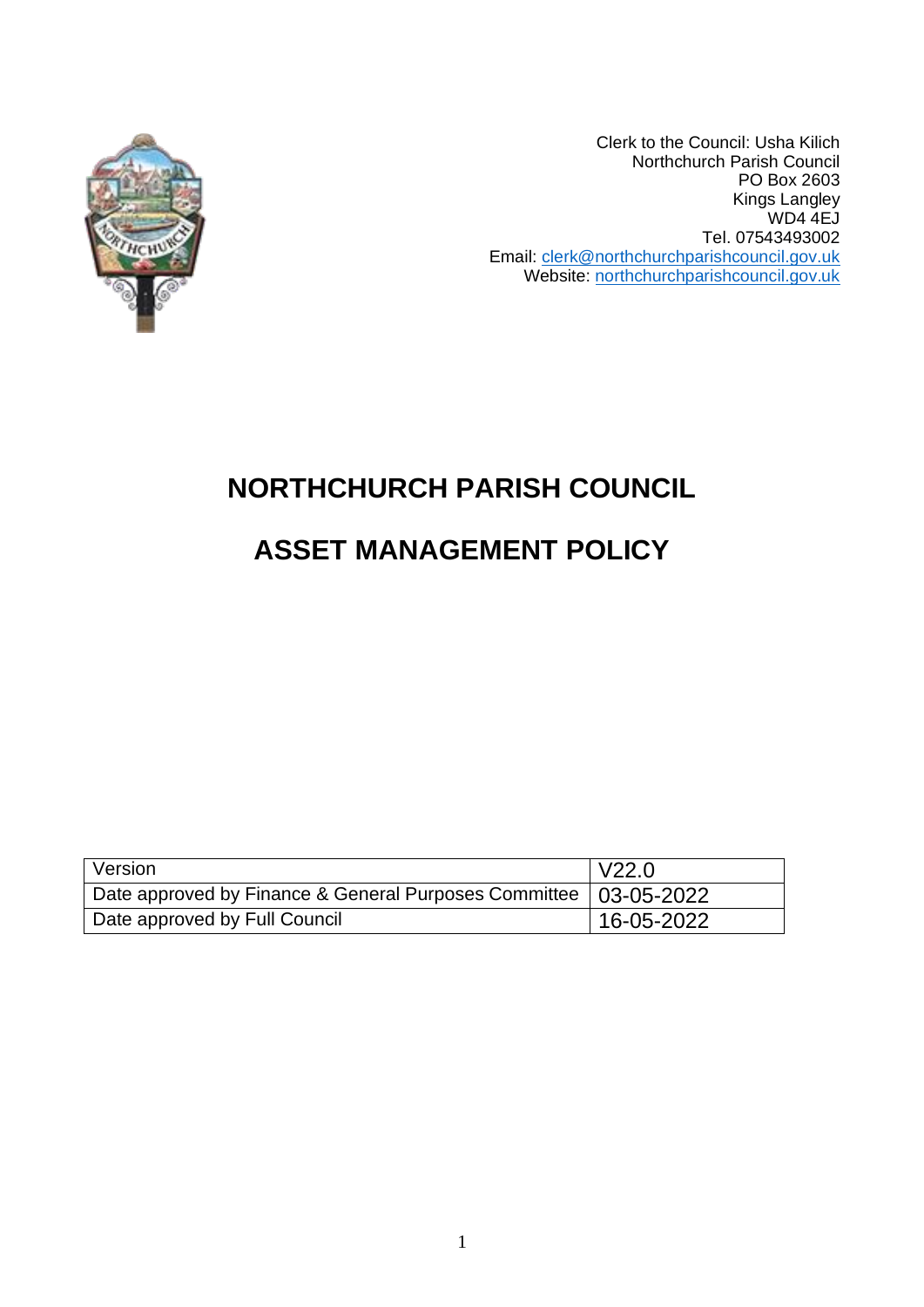## **ASSET MANAGEMENT POLICY**

#### **INTRODUCTION**

Northchurch Parish Council (NPC) has a duty to ensure that its investments in assets are properly managed, controlled and recorded. The Parish Council will maintain a fixed asset register of items of value more than £150. The register will be held electronically by the Clerk and updated annually.

#### **RECORDING OF ASSETS**

A record of fixed assets and their values is required to:

- Provide information to Councillors as to the assets under their control.
- Track and monitor the assets.
- Provide information for decision making purposes e.g., maintenance, disposal.
- Provide information for external reporting, insurance, and audit purposes.

#### **VALUATION**

The criterion by which asset valuation will be decided for first registration on the Fixed Asset Register is at acquisition cost. The recorded value of the asset will not change from year to year until disposal of the asset at which time, the asset will remain on the Fixed Asset Register as a 'disposed asset' with a displayed value of "nil". The disposed asset will remain on the Fixed Asset Register for 7 years after disposal then be deleted.

The commercial concepts of depreciation, impairment adjustment and re-evaluation are not required for this method of asset valuation.

#### **THE FIXED ASSET REGISTER**

The Parish Council's Fixed Asset Register will contain the following information:

- A description of the asset, including the date on which it was acquired.
- The location of the asset
- The market value, where appropriate
- The replacement value for insurance purposes
- The disposal amount realised from the sale (if applicable)
- The date of disposal

### **FINANCING OF NEW ASSETS**

The Parish Council will consider the acquisition of new assets and the maintenance requirements of its current assets on a regular basis, and at a minimum of once a year. When the requirement for any new asset has been identified, the Parish Council will consider a range of funding sources including:

- the Precept
- earmarked reserves
- a grant
- sponsorship
- a donation
- a loan\*

The Parish Council will consider and investigate all requests from the electorate for the purchase of new assets or improved equipment, through consultation.